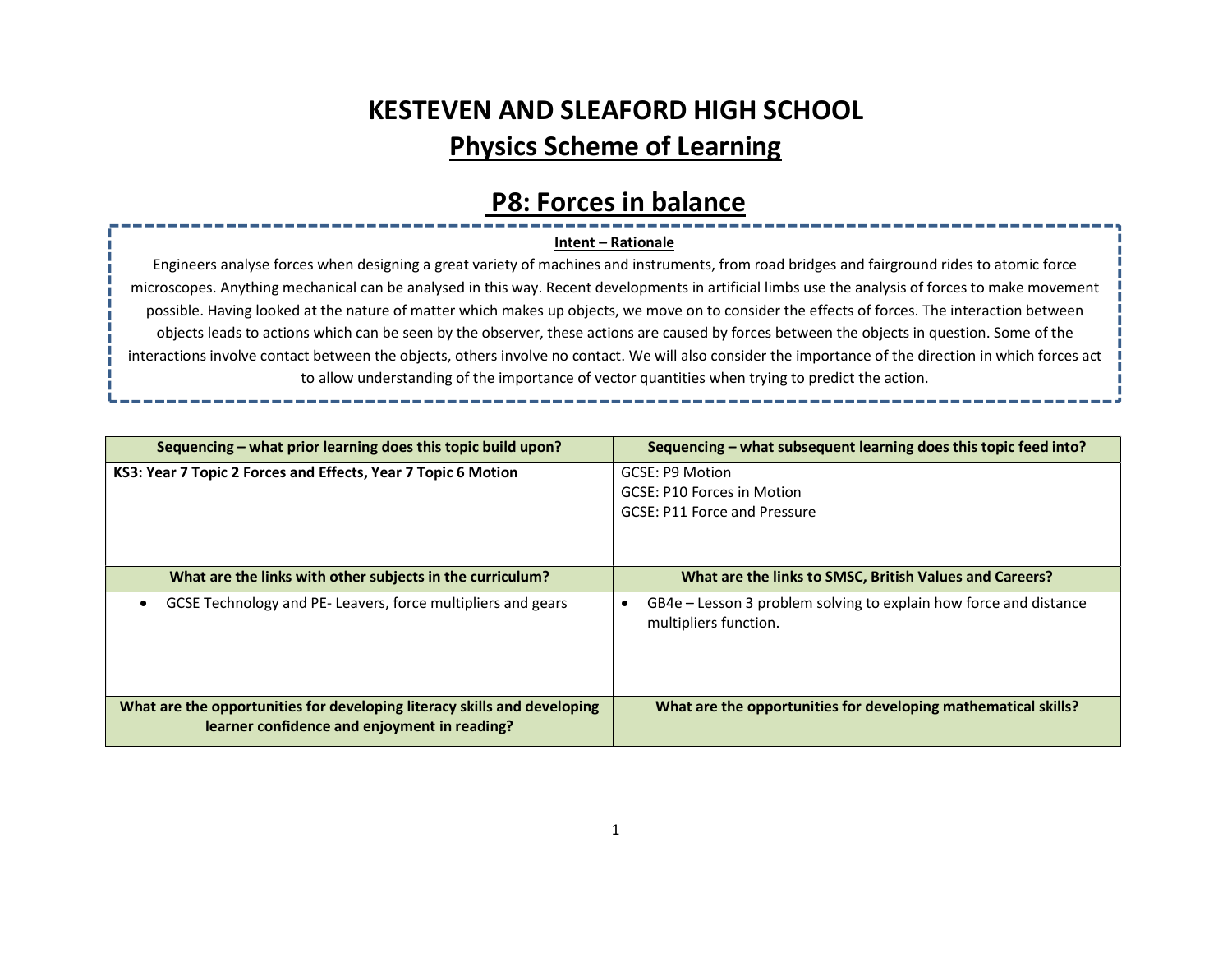FROM THE LIBRARY Big Idea: Einstein and Relativity-509 Fatal Forces-500 Forces and Motion-531 Forces and Movement-531

- Make calculations using ratios and proportional reasoning to convert units and to compute rates (1c, 3c).
- Use vector diagrams to illustrate resolution of forces, a net force, and equilibrium situations (scale drawings only) (4a, 5a, 5b).

## Physics Scheme of Learning

### P8: Forces in balance

#### Intent – Concepts

| What knowledge will students gain and what skills will they develop as a consequence of this topic?                                                                                                                                                                                                                                                                                                                                                                        |                                                                          |  |
|----------------------------------------------------------------------------------------------------------------------------------------------------------------------------------------------------------------------------------------------------------------------------------------------------------------------------------------------------------------------------------------------------------------------------------------------------------------------------|--------------------------------------------------------------------------|--|
| Know                                                                                                                                                                                                                                                                                                                                                                                                                                                                       |                                                                          |  |
| Recognise contact and non-contact forces. Recognise vector and scalar quantities. What a resultant force is and how to calculate it. Explain examples of<br>levers in everyday life. What "the principle of moments" is and how to calculate if moments are balanced. State that gear systems can be used to increase<br>or decrease the size of forces.                                                                                                                   |                                                                          |  |
| Apply                                                                                                                                                                                                                                                                                                                                                                                                                                                                      |                                                                          |  |
| Compare a scalar and similar vector (e.g., distance and displacement or speed and velocity) explaining why these quantities are different. Use scale<br>diagrams to represent the sizes of forces acting on an object. Apply the equation for a moment in a range of novel contexts including rearrangement and<br>changes to and from base units. Describe the action of levers being used as force multipliers including calculation of the size of the forces produced. |                                                                          |  |
| Extend                                                                                                                                                                                                                                                                                                                                                                                                                                                                     |                                                                          |  |
| Translate between vector descriptions and vector diagrams and vice versa using a range of appropriate scales. Use a scale diagram to add two or more<br>vectors. Explain why a force multiplier requires the effort force to act through a larger distance than the load. Analyse systems of gears of different ratios<br>to determine if the system will increase rotation speed or the size of rotational forces.                                                        |                                                                          |  |
| What subject specific language will be used and developed in this topic?                                                                                                                                                                                                                                                                                                                                                                                                   | What opportunities are available for assessing the progress of students? |  |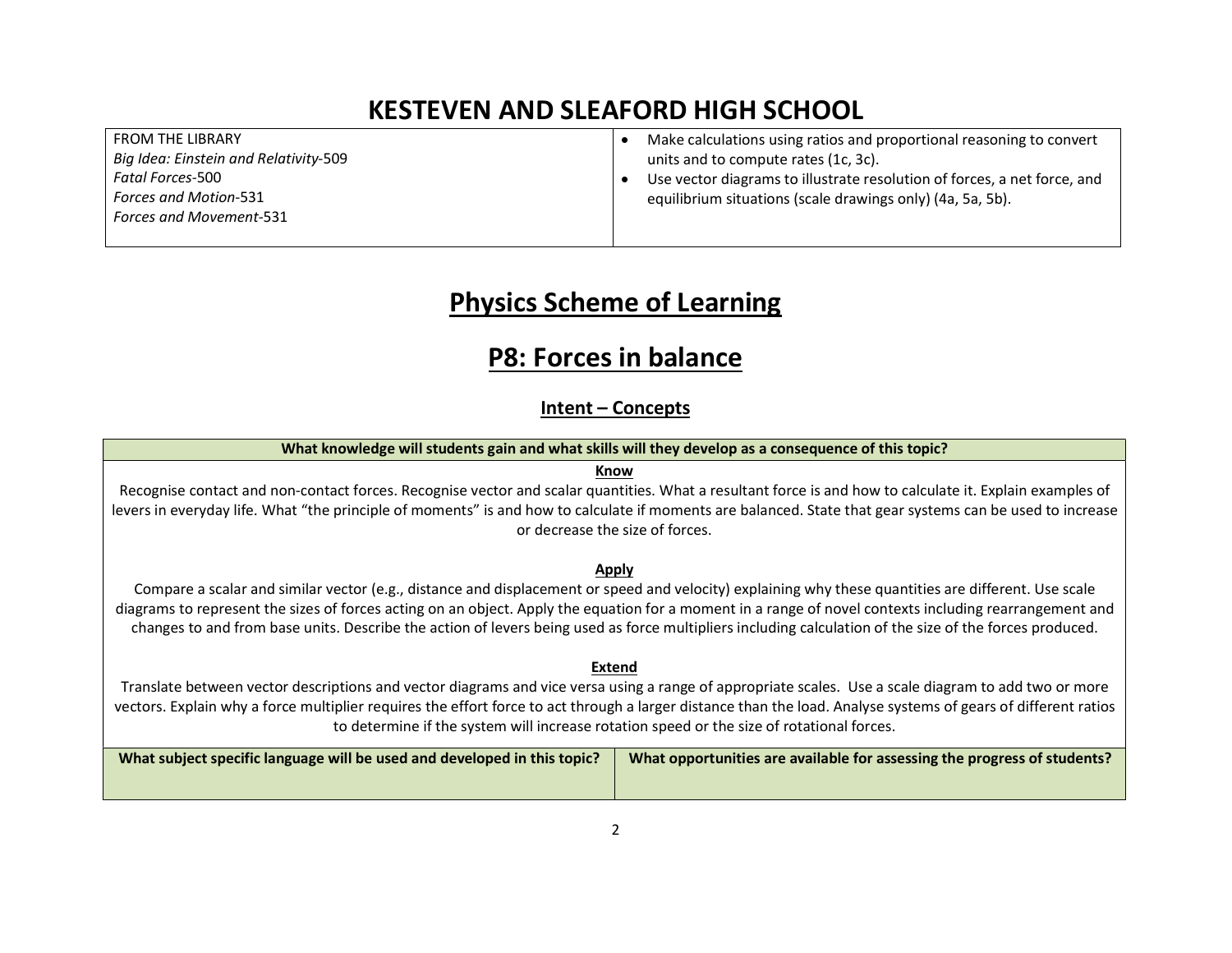| displacement                                                                   | P8 L9 End of topic Test                                 |
|--------------------------------------------------------------------------------|---------------------------------------------------------|
| distance in a given direction                                                  |                                                         |
| driving force                                                                  | Past exam question assessed homework "Long jump forces" |
| force of a vehicle that makes it move (sometimes referred to as motive         |                                                         |
| force)                                                                         | Teams assignment                                        |
| effort                                                                         |                                                         |
| the force applied to a device used to raise a weight or move an object         |                                                         |
| force multiplier                                                               |                                                         |
| a lever used so that a weight or force can be moved by a smaller force         |                                                         |
| forces                                                                         |                                                         |
| a force (in newtons, N) can change the motion of an object                     |                                                         |
| free-body force diagram                                                        |                                                         |
| a diagram that shows the forces acting on an object without any other          |                                                         |
| objects or forces shown                                                        |                                                         |
| friction                                                                       |                                                         |
| the force opposing the relative motion of two solid surfaces in contact        |                                                         |
| load                                                                           |                                                         |
| the weight of an object raised by a device used to lift the object, or the     |                                                         |
| force applied by a device when it is used to shift an object                   |                                                         |
| magnitude                                                                      |                                                         |
| the size or amount of a physical quantity                                      |                                                         |
| moment                                                                         |                                                         |
| the turning effect of a force defined by the equation: moment of a force (in   |                                                         |
| newton metres, Nm) = force (in newtons, N) x perpendicular distance from       |                                                         |
| the pivot to the line of action of the force (in metres, m)                    |                                                         |
| Newton's first law of motion                                                   |                                                         |
| if the resultant force on an object is zero, the object stays at rest if it is |                                                         |
| stationary, or it keeps moving with the same speed in the same direction       |                                                         |
| Newton's third law of motion                                                   |                                                         |
| when two objects interact with each other, they exert equal and opposite       |                                                         |
| forces on each other                                                           |                                                         |
| parallelogram of forces                                                        |                                                         |
| a geometrical method used to find the resultant of two forces that do not      |                                                         |
| act along the same line                                                        |                                                         |
| principle of moments                                                           |                                                         |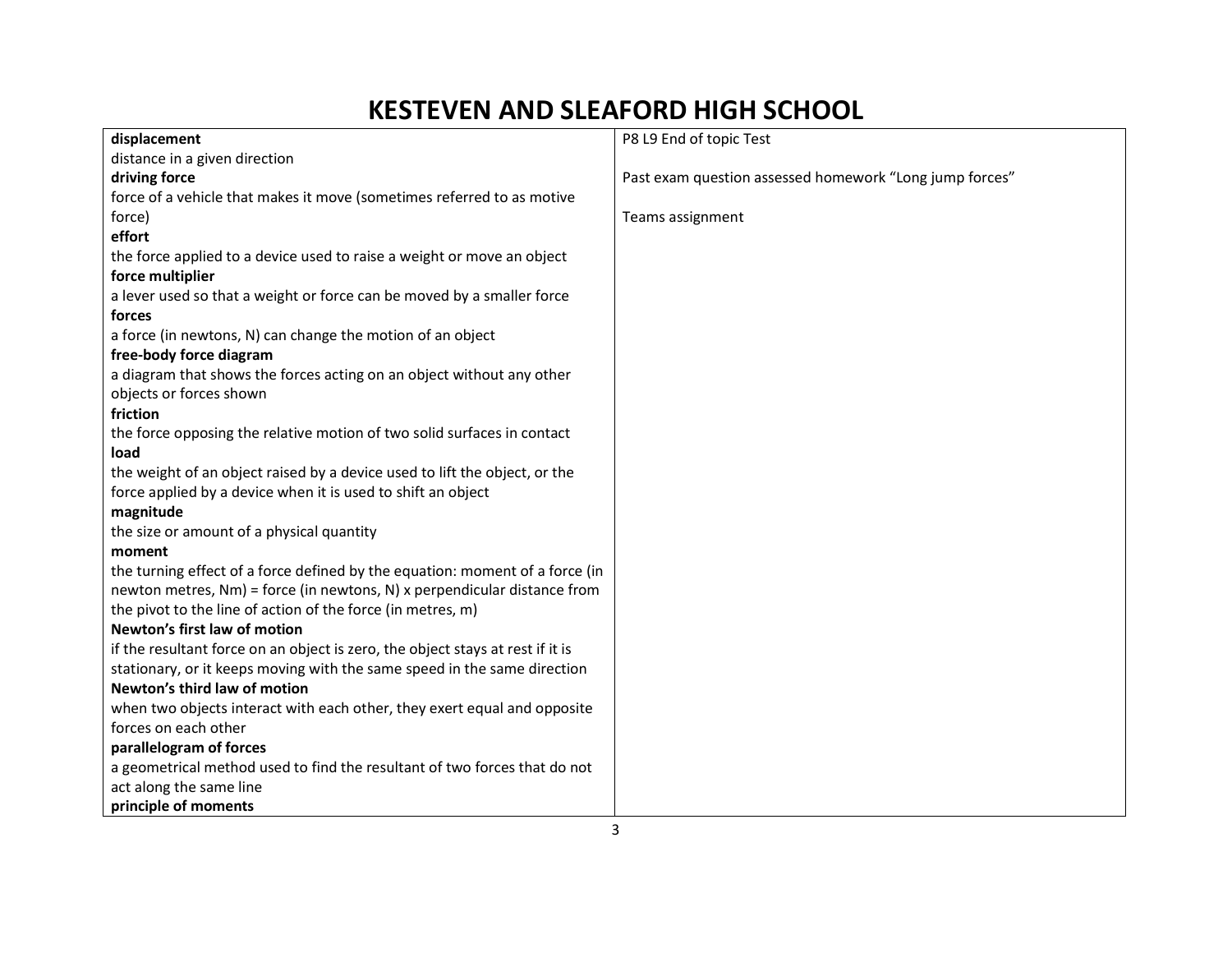| for an object in equilibrium, the sum of all the clockwise moments about       |  |
|--------------------------------------------------------------------------------|--|
| any point = the sum of all the anti-clockwise moments about that point         |  |
| resultant force                                                                |  |
| a single force that has the same effect as all the forces acting on the object |  |
| scalar                                                                         |  |
| a physical quantity, such as mass or energy, that has magnitude only (unlike   |  |
| a vector which has magnitude and direction)                                    |  |
| vector                                                                         |  |
| a vector is a physical quantity, such as displacement or velocity, that has a  |  |
| magnitude and a direction (unlike a scalar which has magnitude only)           |  |

### Intent – Concepts

| <b>Lesson title</b>       | <b>Learning challenge</b>                                                                                                                               | <b>Higher level challenge</b>                                                                                                                                                                                                                                      | <b>Suggested activities and resources</b>                                                                    |
|---------------------------|---------------------------------------------------------------------------------------------------------------------------------------------------------|--------------------------------------------------------------------------------------------------------------------------------------------------------------------------------------------------------------------------------------------------------------------|--------------------------------------------------------------------------------------------------------------|
| 1. Forces between objects | I can draw and measure forces<br>I can recognise contact and non-<br>contact forces                                                                     | I can interpret a scale diagram to<br>determine the magnitude and<br>direction of a vector.                                                                                                                                                                        | 12x(newton meter, block of wood<br>to pull, 100g masses, sand paper,<br>non-slip mats, plastic bags)<br>Link |
| 2. Resultant Force        | I can recognise vector and scalar<br>quantities<br>I can explain what a resultant force<br>is and how to calculate it<br>I can explain Newton's 3rd Law | can explain the pairs of forces<br>acting in a wide range of unfamiliar<br>scenarios, including the nature<br>(contact or non-contact), direction,<br>and magnitude of the forces.                                                                                 | Link                                                                                                         |
| 3. Levers                 | I can recognise levers and why they<br>are useful to us<br>I can explain examples of levers in<br>everyday life                                         | I can explain why a force multiplier<br>requires the effort force to act<br>through a larger distance than the<br>load.<br>I can apply the equation for a<br>moment in a range of novel<br>contexts including rearrangement<br>and changes to and from base units. | 16x (Meter rules, 2x 100g mass),<br>Link                                                                     |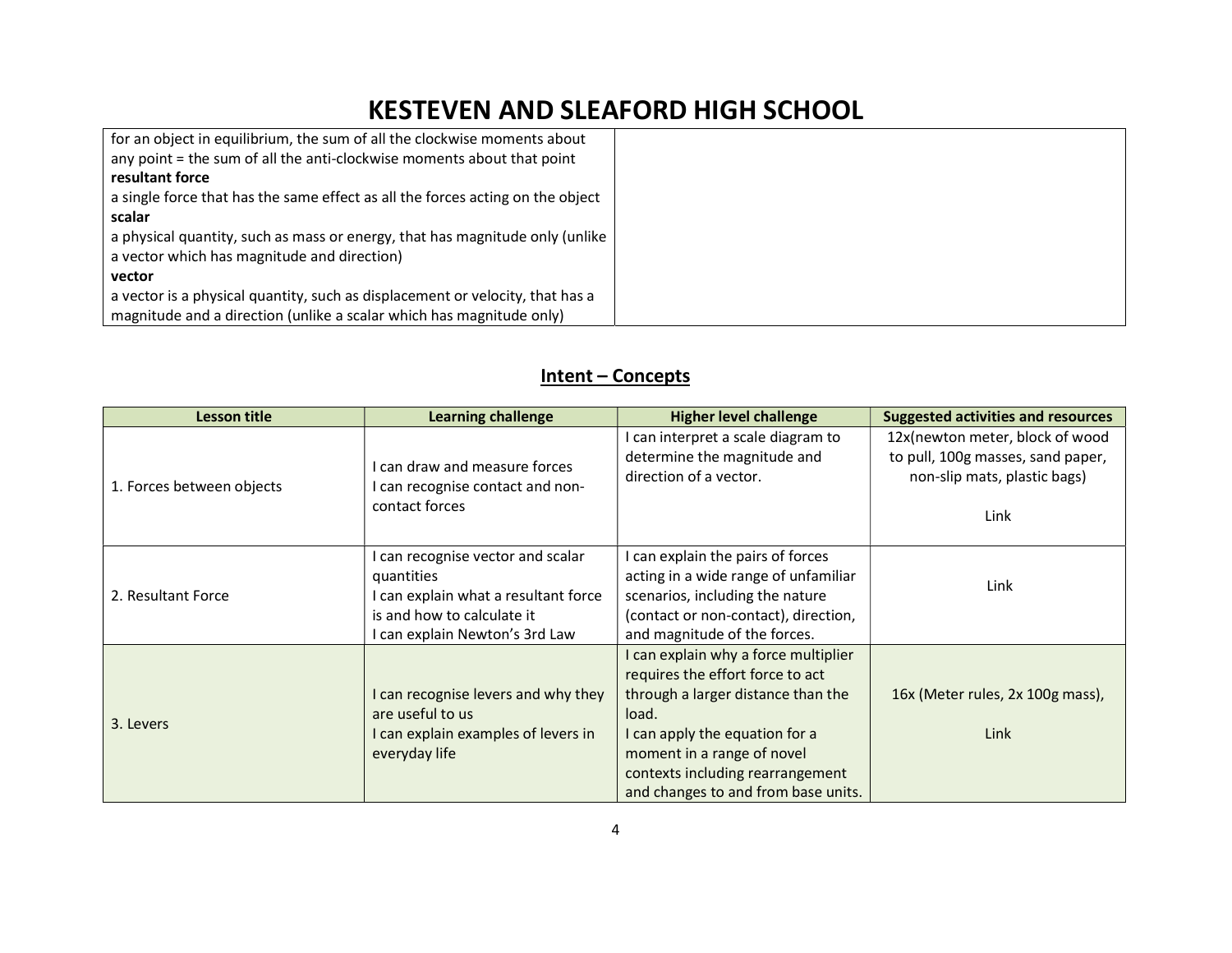| 4. Principle of Moments    | I can explain what "the principle of<br>moments" is<br>I can explain how to calculate if<br>moments are balanced | I can explain why a force multiplier<br>requires the effort force to act<br>through a larger distance than the<br>load.<br>I can apply the equation for a<br>moment in a range of novel<br>contexts including rearrangement<br>and changes to and from base units.                                        | 16x (Wooden balance beam, pivot,<br>10g masses)<br>Link                                              |
|----------------------------|------------------------------------------------------------------------------------------------------------------|-----------------------------------------------------------------------------------------------------------------------------------------------------------------------------------------------------------------------------------------------------------------------------------------------------------|------------------------------------------------------------------------------------------------------|
| 5. Gears                   | I can explain how gears can give a<br>bigger turning effect or greater<br>distance                               | I can describe the action of gears<br>relating changes in the size of forces<br>or the speed of rotation and the<br>number of teeth in the gear.<br>I can analyse systems of gears of<br>different ratios to determine if the<br>system will increase rotation speed<br>or the size of rotational forces. | 12x (wooden board and cogs)<br>Link                                                                  |
| 6. Center of Mass          | I can explain the meaning of 'centre<br>of mass'                                                                 | I can apply centre of mass to real<br>world situations                                                                                                                                                                                                                                                    | 16x(2x clamp stands, A4 sheet of<br>card, plumb line, 6" nail, coke cans)<br>Link                    |
| 7. Parallelogram of forces | I can explain how to draw a scale<br>diagram of the parallelogram of<br>forces and measure the resultant         | I can translate between vector<br>descriptions and vector diagrams<br>and vice versa using a range of<br>appropriate scales.<br>I can use a scale diagram to add two<br>or more vectors.                                                                                                                  | Demo ('Parallelogram of force' - 2x<br>pullies, string, 100g masses, hangers<br>protractors)<br>Link |
| 8. Resolution of forces    | I can resolve forces                                                                                             | I can resolve a pair of forces into<br>the overall perpendicular<br>components using vector diagrams.<br>I can determine the size of an<br>unknown force acting on an object<br>in equilibrium using resolution of<br>forces and a parallelogram<br>technique.                                            | 16x(newton meter, trolley, small<br>wooden ramp, protractors)<br>Link                                |